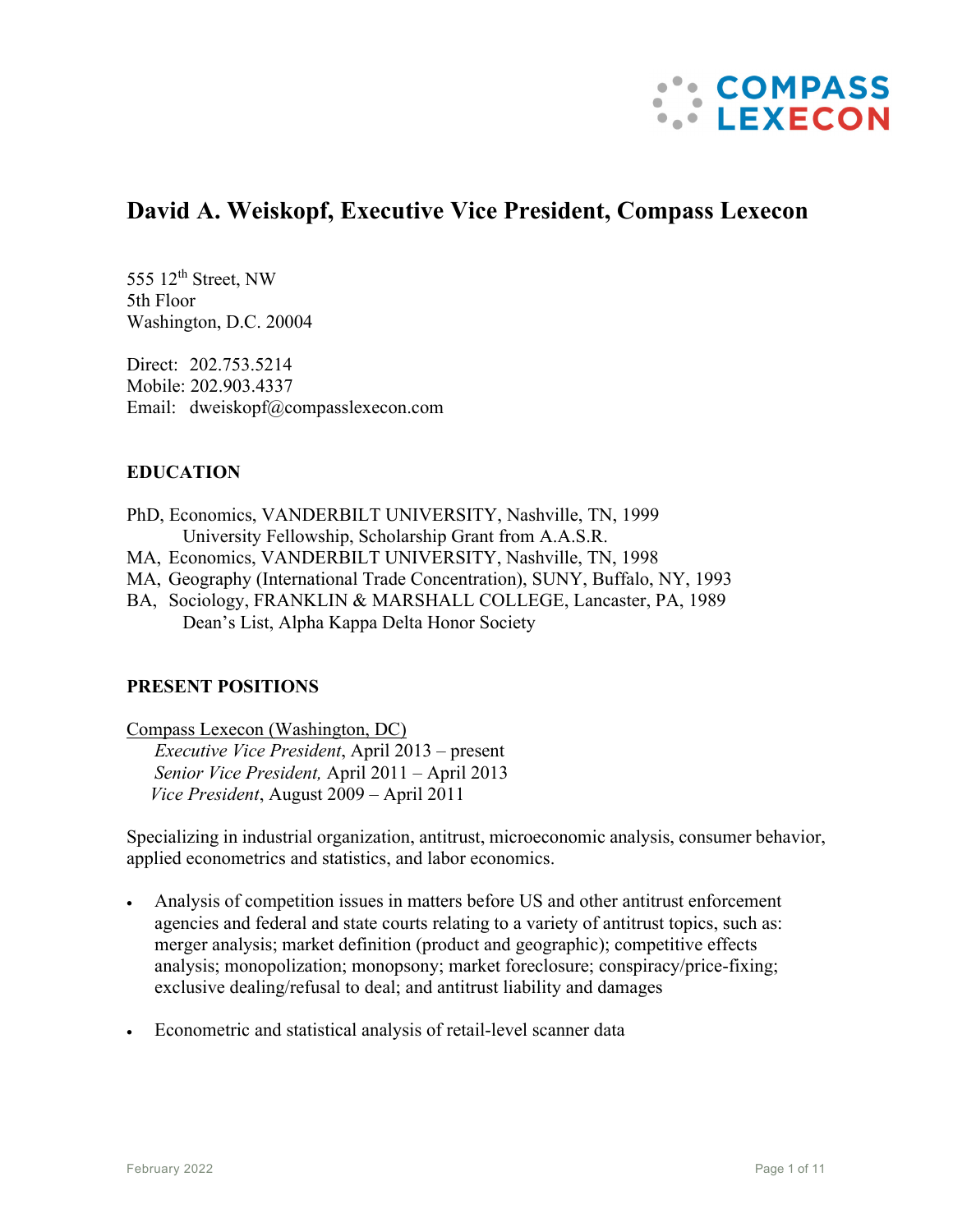

- <sup>o</sup> Estimation of demand systems, including own and cross price elasticities of demand, for assessing market definition and competitive effects in the context of a proposed merger
- <sup>o</sup> Estimation of relationships between sales volume, promotion, and other non-price variables to evaluate (among other things) the closeness of competition among the products of the merging parties and others
- <sup>o</sup> Estimation of the relationship between wholesale price changes and retail price changes in the context of a consumer welfare analysis
- Merger simulation, including the Upward Pricing Pressure or "UPP" approach, to predict the competitive effects of a proposed merger using a variety of techniques
- Analysis in business litigation concerning disputes between licensors/licensees and franchisors/franchisees; dealer termination; and profits analysis (e.g., lost profits, disgorgement of profits)
- Analysis of issues surrounding class certification in antitrust and non-antitrust matters
- Estimation of welfare effects, profits, and consumer response/complaint rates in consumer protection-related matters, including ones involving claims of false/misleading advertising
- Estimation of damages in the context of employment disputes, including matters involving allegations of discrimination
- Economic modeling and econometric/statistical analysis
	- Econometric analysis using time-series, cross-section, and panel data; estimation of systems of simultaneous equations and reduced-form models; analysis of survey data and estimation of limited dependent variable models
	- <sup>o</sup> Economic modeling of industry behavior/structure to analyze competition issues
	- <sup>o</sup> Analysis of issues pertaining to survey/experimental design and sampling techniques
- Review of reports, economic models, econometric/statistical techniques, and damages analyses as submitted by experts engaged by other parties

Lindner College of Business, University of Cincinnati *Kautz-Uible Economics Institute Fellow*, 2021 – present *Adjunct Professor of Economics*, 2019 – present

Instructs graduate-level "Topics in Competition and Regulation" course.

Johns Hopkins University (Washington, DC campus) *Adjunct Professor of Economics*, 2004 – present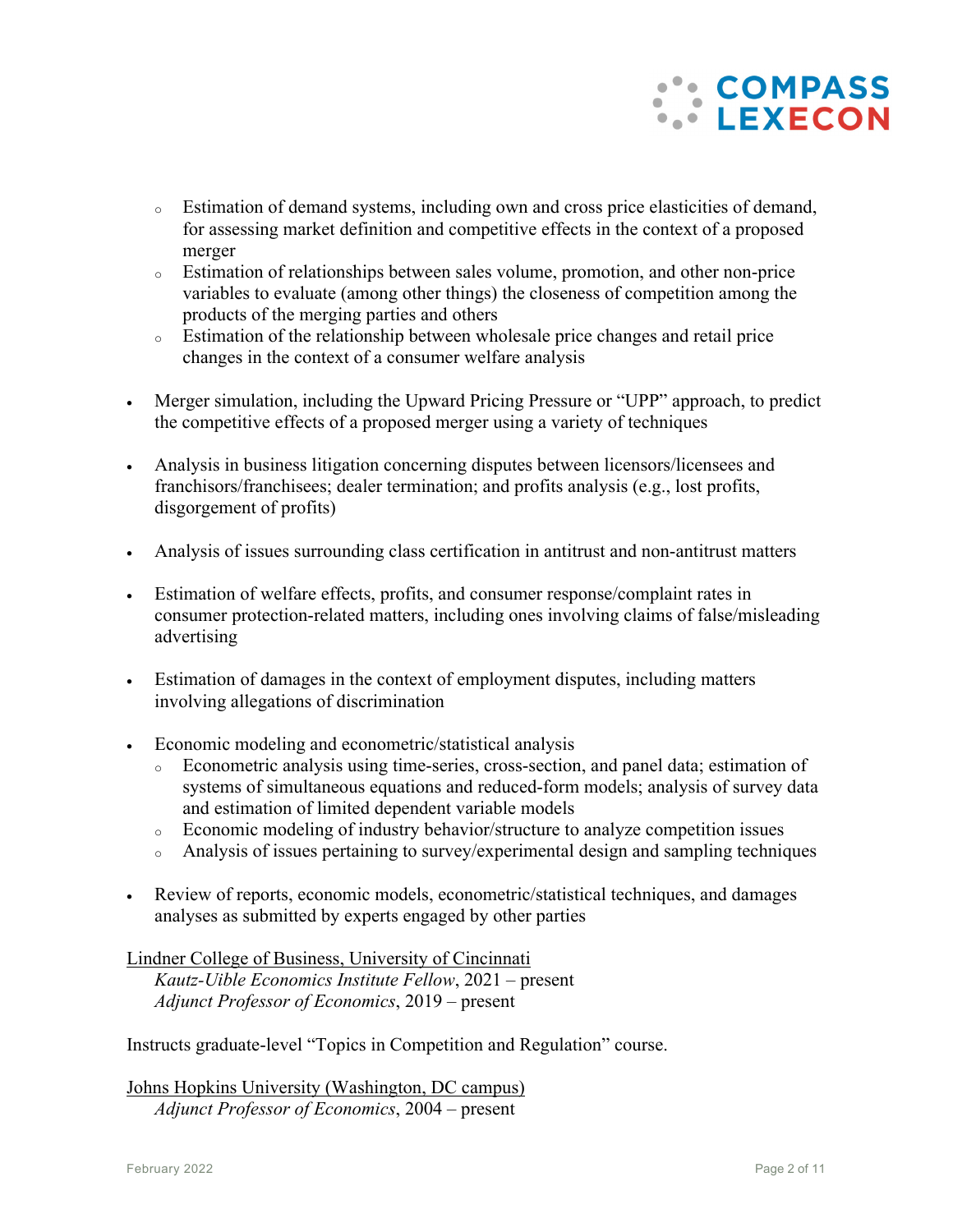

Instructs graduate-level "Microeconomic Theory and Policy" and "Economics of Industry and Public Policy" (*i.e.*, Industrial Organization) courses.

## **EXPERT TESTIMONY, SUBMISSIONS, WHITE PAPERS, AND PRESENTATIONS**

Co-authored several white papers submitted to the Antitrust Division of the Department of Justice concerning an acquisition in the automotive components industry (2020, 2021).

Conducted economic analyses that were shared with the Federal Trade Commission in the context of several acquisitions involving veterinary hospitals (2019, 2020).

Performed economic analyses that were shared with a U.S. antitrust enforcement agency in its evaluation of the competitive effects of an acquisition involving manufacturers of pool chemicals (2018).

Performed economic analyses that were shared with the Federal Trade Commission in its evaluation of the competitive effects of an acquisition involving distributors of plastic sheet, rod, tube, film and associated products (2016).

An Economic Analysis of Incumbent Tour Operators' Horizontal and Vertical Conduct (with Sencer Ecer), submitted to the Turkish Competition Authority (2016).

Co-authored a white paper submitted to the Federal Trade Commission regarding an acquisition of a large number of grocery stores in the Midwest (2015).

Economic Analysis of the Effect of the Comcast-TWC Transaction on Voice and Broadband Services in California (with Mark A. Israel and Bryan G.M. Keating), Exhibit D attached to Opening Brief of Joint Applicants, *Joint Application of Comcast Corporation, Time Warner Cable Inc., Time Warner Cable Information Services (California), LLC, and Bright House Networks Information Services (California), LLC for Expedited Approval of the Transfer of Control of Time Warner Cable Information Services (California), LLC (U-6874-C); and the Pro Forma Transfer of Control of Bright House Networks Information Services (California), LLC(U-6955-C), to Comcast Corporation Pursuant to California Public Utilities Code Section 854(a)*, Application No. A. 14-04-013 (2014).

Co-authored a white paper submitted to the Federal Trade Commission concerning competition issues in the context of an acquisition in the automobile parts industry (2013).

Co-authored a white paper submitted to the Federal Trade Commission and participated in a presentation to the FTC regarding a proposed transaction involving payment solutions for unattended transaction systems (2013).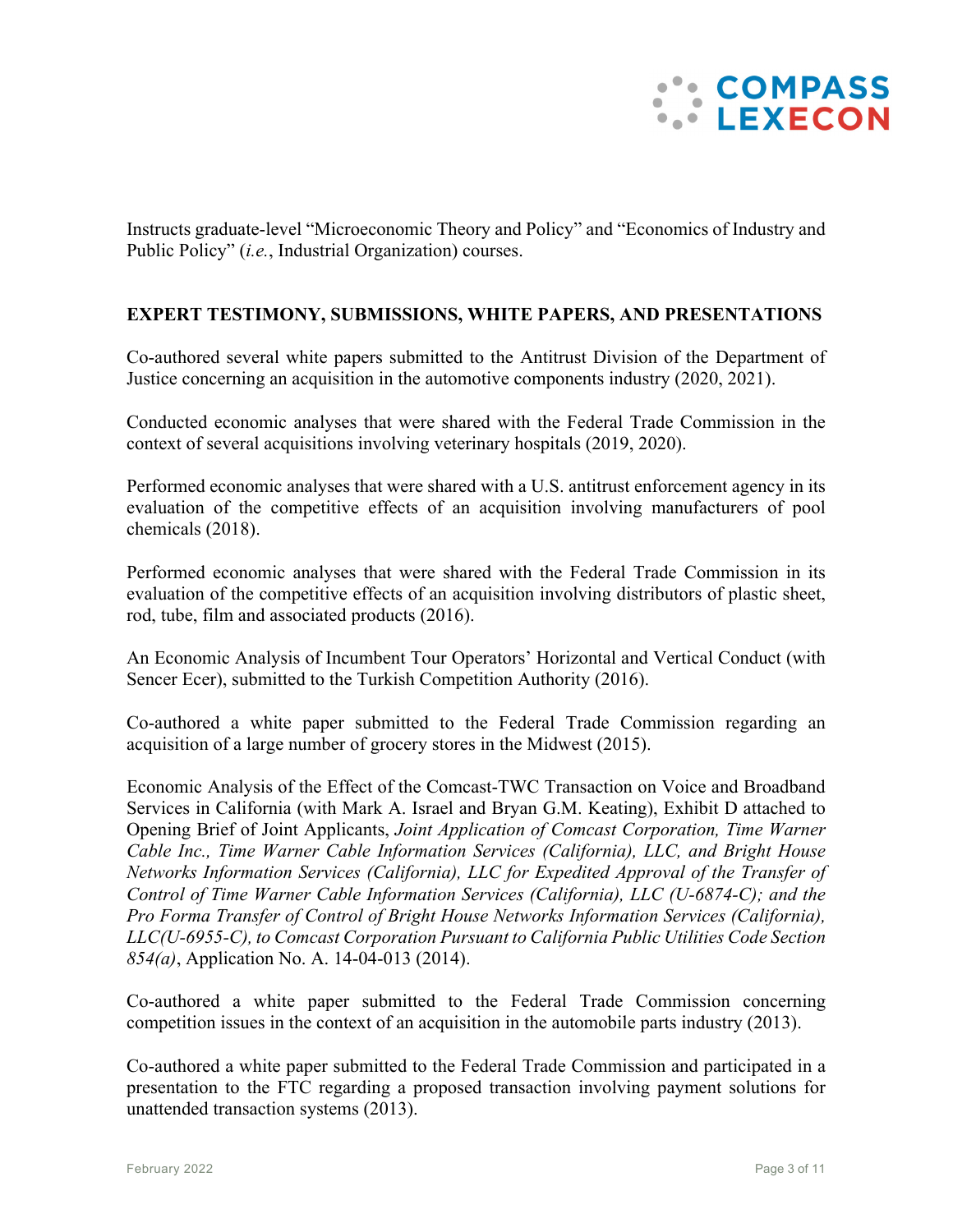

Participated in a presentation to the Federal Trade Commission regarding competition issues related to an acquisition in the automobile parts industry (2012).

Co-authored a white paper submitted to the Federal Trade Commission related to a proposed acquisition in the pharmaceutical industry (2012).

Participated in a presentation to the Federal Trade Commission regarding competition in the marketplace for point-of-care diagnostic products used by veterinarians to treat companion animals (2012).

Testified regarding economic damages at a hearing in a labor matter in state court related to allegations of assault, battery and employment discrimination (2011).

Participated in a presentation to the Federal Trade Commission regarding competition issues concerning a proposed joint venture in the styrenics industry (2011).

Provided an expert declaration, rebuttal declaration, and deposition testimony in a consumer fraud matter in state court involving allegations related to the delivery of bottled water (2010, 2011).

Co-authored a white paper submitted to the Antitrust Division of the Department of Justice related to an investigation of the recruiting policies and practices of a number of high tech firms (2010).

Participated in presentations to the Antitrust Division of the Department of Justice regarding competition issues concerning a proposed transaction in the oilfield service industry (2009, 2010).

Participated in a presentation to the Federal Trade Commission concerning competition issues related to a proposed transaction in the titanium dioxide industry (2009).

Submitted an expert report in a labor matter in federal court involving allegations of employment discrimination (2009).

Co-authored a white paper that was submitted to the Canadian Competition Bureau related to a potential transaction in the flour milling industry (2009).

Participated in a presentation to the Antitrust Division of the Department of Justice regarding competition issues concerning a proposed transaction in the beer industry (2008).

Submitted a damages report using information regarding consumer complaint rates (for mediation purposes) (2008).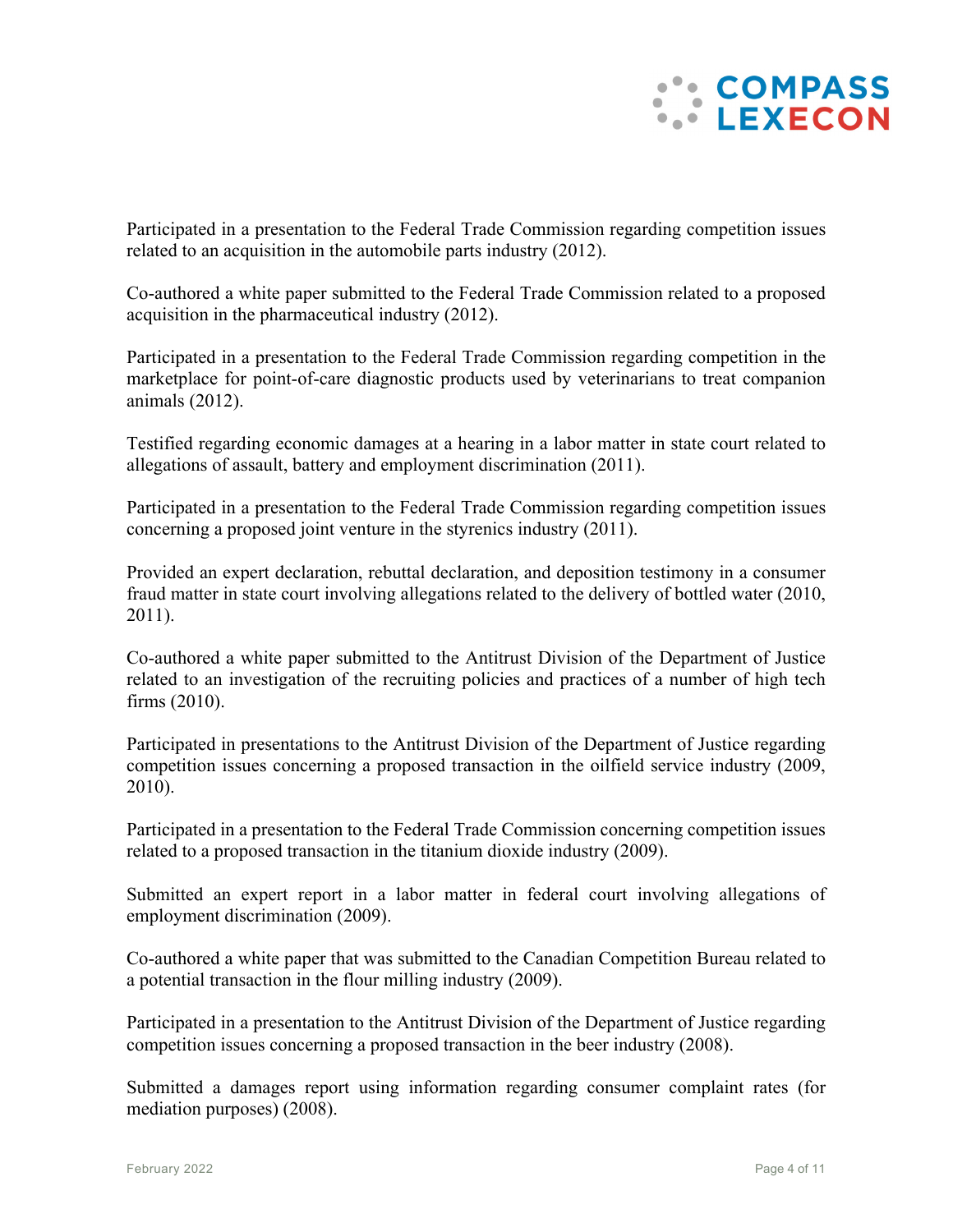

Participated in presentations to the Antitrust Division of the Department of Justice regarding competition issues related to a proposed transaction involving two cement, aggregate, and ready-mix concrete companies (2006).

Participated in a presentation to the Federal Trade Commission concerning competition issues related to a proposed transaction involving breath mints and other confectionary products (2005).

Provided an expert report, declaration, and deposition testimony in an antitrust matter in federal court involving the distribution of hair care products (2004).

Co-authored white papers assessing antitrust liability and damages in a pharmaceutical matter being investigated by the Federal Trade Commission (2004).

Co-authored a white paper that was submitted to the German Cartel office related to a potential transaction in the confectionary industry (2004).

Submitted an expert analysis of economic and non-economic losses suffered by a victim of the September  $11<sup>th</sup>$  attacks (2004).

# **EXAMPLES OF ADDITIONAL CONSULTING AND LITIGATION PROJECTS**

- Analysis of competition issues related to mergers of movie theater chains (2015, 2016).
- Analysis of competition issues related to acquisitions of supermarket chains (2013, 2015).
- Analysis of competition issues in the context of litigation regarding a proposed transaction involving two supermarket chains (2007).
- Analysis of competition issues in the context of litigation involving two manufacturers of hydrofluoric acid (2006).
- Analysis of class certification issues in the context of litigation involving Medicare payments to hospitals (2005).
- Estimation of response rates for a refund program in a matter involving claims of false/misleading advertising (2004).
- Estimation of the welfare consequences of inaccurate credit reporting (2003).
- Estimation of profits in a matter involving claims of false/misleading advertising (2003).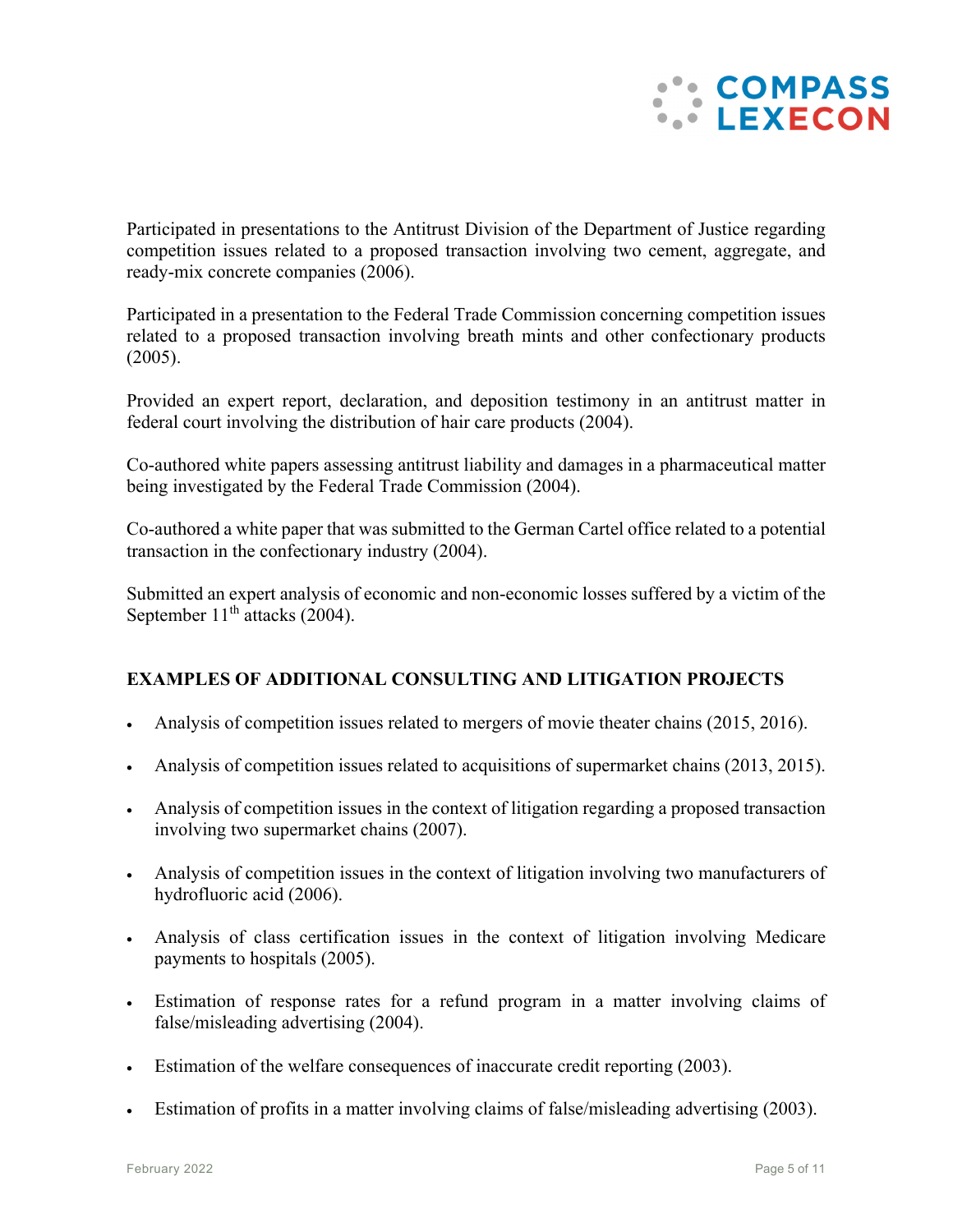

- Analysis of consumer injury in a matter involving claims of false/misleading advertising in the mortgage industry (2001).
- Analysis of the appropriate categorization of up-front payments by manufacturers to retailers in the context of a tax dispute (2000).
- Estimation of the volume of complaints in the context of litigation involving a defective chemical product (1998).
- Analysis of false/misleading advertising claims regarding an over-the-counter analgesic.

## **PUBLICATIONS**

"Non-Self-Enforcing Remedies and the Recent Modification to the *Ticketmaster/Live Nation* Merger Consent Decree," (with Mary T. Coleman), *CPI Antitrust Chronicle*, April 2020, pp. 1-6.

"Economic Analysis in Horizontal Merger Reviews," LexisNexis Practice Note, December 13, 2018.

"Economic Analysis of Merger Remedies," (with Mary T. Coleman), Chapter in *The Guide to Merger Remedies*, Global Competition Review (GCR), August 2018, pp. 22-31.

"Hicks-Marshall Conditions and Defining Antitrust Markets for Intermediate Goods," (with James A. Langenfeld, Jon T. Tomlin and Georgi V. Giozov), Economic and Legal Issues in Competition, Intellectual Property, Bankruptcy, and the Cost of Raising Children, *Research in Law and Economics*, Vol. 27, 2015, pp. 67-90.

"Customer-Focused Competitive Effects Analysis and the Role of Transportation Costs," (with Robert C. Bourke), *Transportation, Energy & Antitrust Newsletter*, Fall 2014, pp. 2-11.

"Market Definition in Differentiated Consumer Product Markets," (with Mary T. Coleman), Chapter in *Market Definition in Antitrust: Theory and Case Studies*, Antitrust Section of the American Bar Association, 2012.

"District Court Grants Motion to Dismiss for Failure to State a Claim [*In re Elevator Antitrust Litigation*]," *Sherman Act Section 1 Newsletter*, Vol. 5/No. 1, Fall 2006/Winter 2007, p. 12.

"Game Theory," (with Susan C.S. Lee and James F. Nieberding), "Free Lunch" column in *Antitrust*, Vol. 20, No. 2, 2006, pp. 98-100.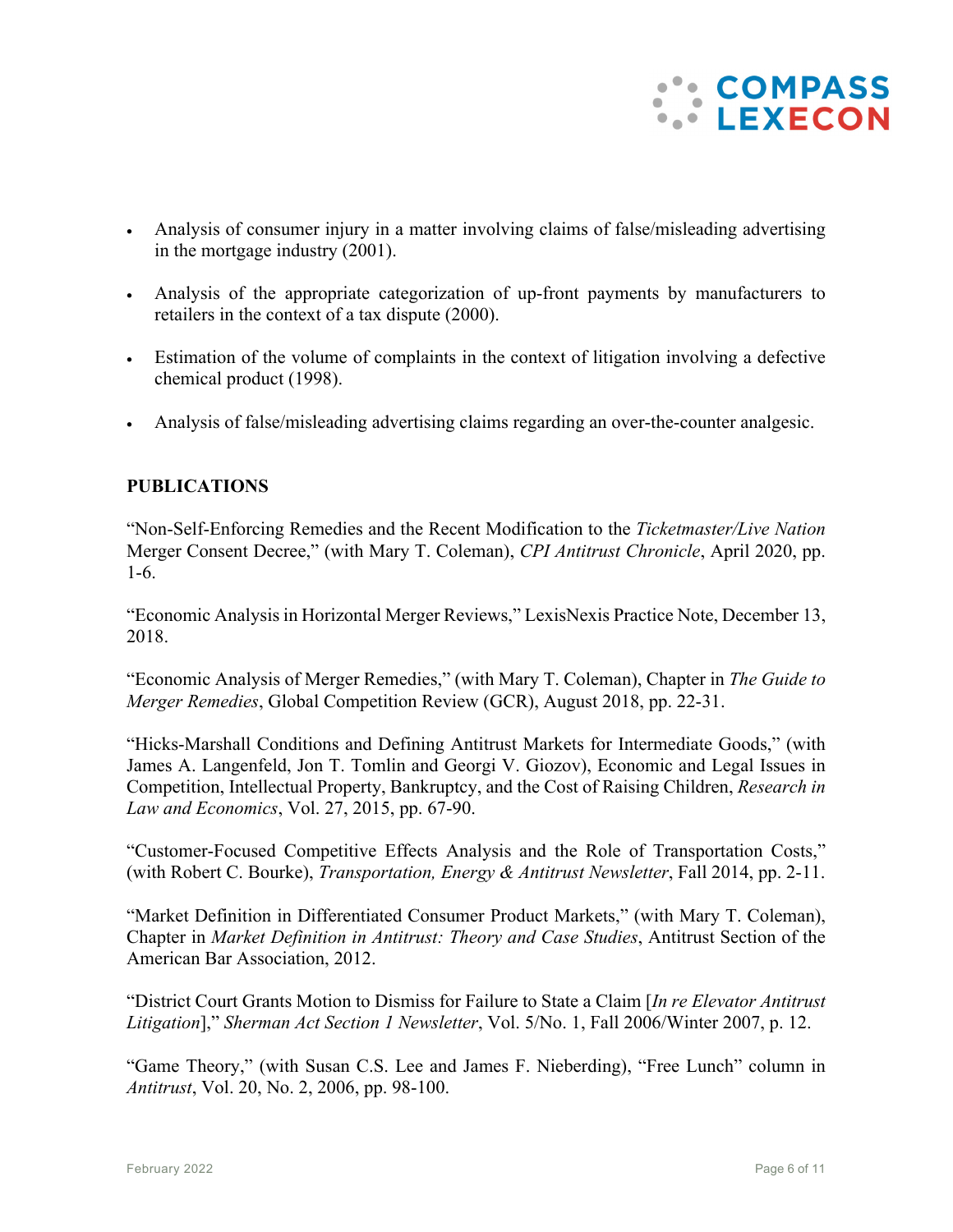

"Application of Research on Consumer Complaint Rates to the Estimation of the Financial Impact of Prospective Product Defects," (with Gary T. Ford and David T. Scheffman), *Journal of Consumer Satisfaction, Dissatisfaction and Complaining Behavior*, Vol. 17, 2004, pp. 130- 141.

"Renewed Interest in Coordinated Effects in Merger Analysis: The *UPM* Case," (with Cleve B. Tyler), *Trade Practices Law Journal*, Vol. 12, 2004, pp. 114-118.

"Guidelines for Working with Scanner Data for Antitrust Analysis and Other Purposes," *Papers and Proceedings of the International Applied Business Research Conference*, March 2004.

"Merger Simulation," *Antitrust*, Vol. 17, No. 2, 2003, pp. 57-60.

Book Review of Simon Bennett, "Human Error – By Design?," *Risk Analysis: An International Journal,* Vol. 23, No. 1, 2003, pp. 238-239.

"The Impact of Omitting Promotion Variables on Simulation Experiments," *International Journal of the Economics of Business*, Vol. 7, No. 2, 2000, pp. 159-166.

"Geographic Variation in Internet Connectivity" (with Luke M. Froeb and Richard W. Oliver), *Papers and Proceedings of the Twenty-Ninth IEEE Hawaii International Conference on Systems Sciences*, Vol. 29, 1996.

## **WORKING PAPERS**

An Agreement in the Rough: A Modified Cournot Model Approach to Distribution Agreements (with Sencer Ecer, Henry J. Kahwaty, James F. Nieberding, and Cleve B. Tyler)

Comparison of Different Methods for Simulating the Competitive Effects of a Merger

Critical Loss and the Critical Diversion Ratio (with Mary T. Coleman)

## **SELECTED PROFESSIONAL PRESENTATIONS AND ACTIVITIES**

Participated as a panelist on the "Local Markets Issues in Merger Review" brown bag seminar, American Bar Association Section of Antitrust Law, Transportation and Energy Industries Committee, November 6, 2018.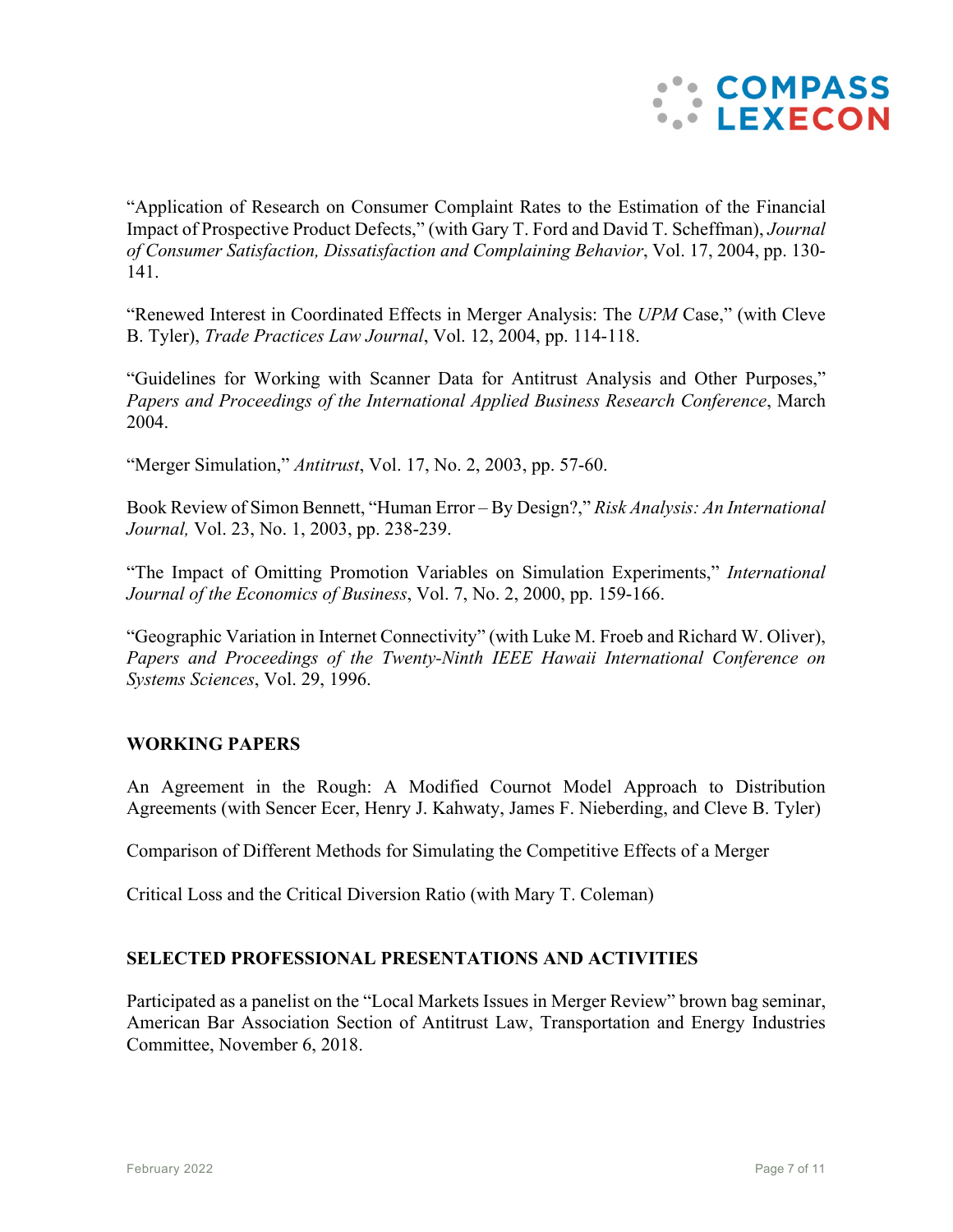

Organized and moderated "Merger Remedies" panel, Antitrust Economics Workshop, 45<sup>th</sup> Annual Conference on International Antitrust Law & Policy, Fordham Competition Law Institute, New York, NY, September 5, 2018.

Organized and moderated "State-of-the-Art Economic Analysis of Mergers" panel, Antitrust Economics Workshop,  $44<sup>th</sup>$  Annual Conference on International Antitrust Law & Policy, Fordham Competition Law Institute, New York, NY, September 13, 2017.

"Do Premiums Increase after Health Insurance Mergers? – A Reassessment of Guardado Et Al.'s Findings" (with Mark Israel, Bo Bourke, and Ben Wagner), presented at the International Industrial Organization Conference, Boston, MA, April 2017.

"Economic Analysis of Retail Mergers," presented to the Antitrust Practice Group of Arnold & Porter, Washington, DC (and other offices via teleconference, with Mary T. Coleman), May 12, 2016.

Participated as a fact witness in a mock trial presented by the Trade, Sports & Professional Associations and Trial Practice Committees, 63<sup>rd</sup> Antitrust Law Spring Meeting, Washington, DC, April 16, 2015 and at the Antitrust Law and Economics Institute for Judges, co-sponsored by the ABA Antitrust Section, George Mason University Law School, and the Federal Judicial Center, Washington, DC, October 21, 2015.

"A Primer on Market Definition," presented at the Economics Fundamentals Session of the 62nd Antitrust Law Spring Meeting, Washington, DC, March 26, 2014 (and presented the market definition primer again during an ABA webinar, July 24, 2014).

"Class Certification in Antitrust Litigation: Economic Analyses and Potential Issues," presented at the 8th Annual Kirkland Antitrust & Competition Institute, Washington, DC, March 27, 2012.

Moderated "The Life of an International Cartel Case: A Six-Part Practical Series, Part Four: Class Certification & Damages and the Role of Economic Experts," American Bar Association Section of Antitrust Law, April 19, 2011.

"Novartis AG's Acquisition of Alcon, Inc. – Background, Analyses and Outcome," presented to the Washington, DC office of Compass Lexecon, September 1, 2010.

Provided comments on the Department of Justice and Federal Trade Commission's Proposed Horizontal Merger Guidelines (with Mary T. Coleman), 2010.

Participated in FTI's Managing Director Leadership Forum, 2010.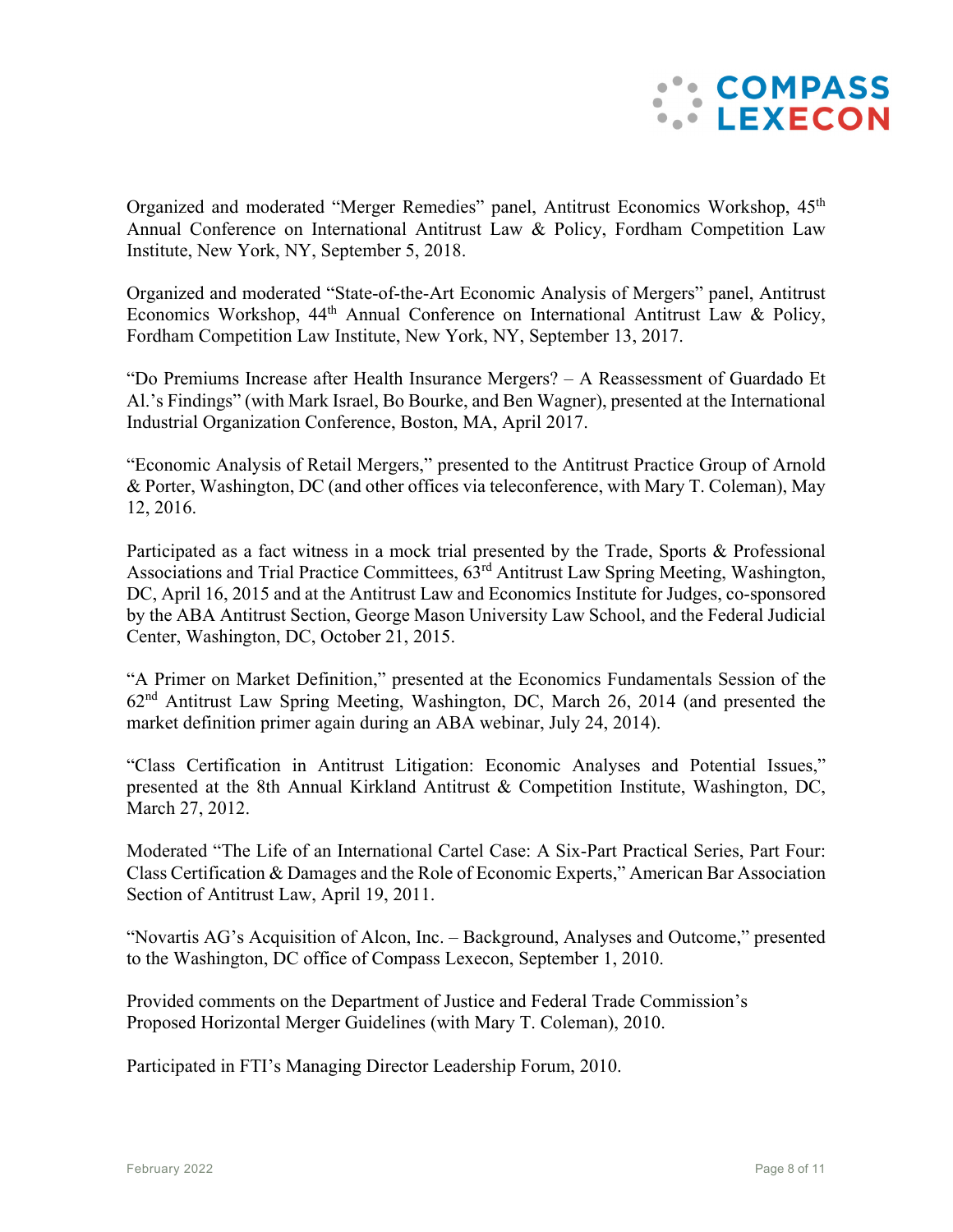

Provided summaries of recent economics papers to the Economics Committee of the American Bar Association Section of Antitrust Law, 2009.

"Hicks-Marshall Conditions and Defining Antitrust Markets for Intermediate Goods," (with James A. Langenfeld, Jon T. Tomlin, and Georgi V. Giozov), paper presented at the International Industrial Organization Conference, Boston, MA, April 2009.

"Antitrust Review of Transactions Involving Partial Equity Ownership Interests," (with Jared Nagley), presented to several offices of Ropes & Gray LLP, July 30, 2008.

Participated in the preparation of *Mergers and Acquisitions*, American Bar Association Section of Antitrust Law,  $3^{rd}$  ed., 2008.

Participated in the preparation of *Issues in Competition Law and Policy*, American Bar Association Section of Antitrust Law, 2008.

"Customer-Focused Geographic Market Definition and Competitive Effects Analysis," (with Mary T. Coleman and David T. Scheffman), presented at the IBER Business and Teaching Conference, Las Vegas, NV, October 1, 2007.

Participated in the preparation of Comments of the American Bar Association Section of Antitrust Law to the Report of the Advisory Panel on Efficiencies in Canada, 2006.

Participated in the preparation of Comments of the Section of Antitrust Law of the American Bar Association in Response to the Antitrust Modernization Commission's Request for Public Comment Regarding the Appropriate Role of Efficiencies in Merger Enforcement, 2005.

Participated in the preparation of *2005 Annual Review of Antitrust Law Developments*, American Bar Association Section of Antitrust Law, 2005.

Organizer and co-chair of conference session on "Contemporary Issues in Law, Economics, and Antitrust," WEA International Conference, Vancouver, BC, July 2, 2004. Discussant at "Contemporary Issues in Law, Economics, and Antitrust" session of the conference.

Organizer and chair of conference session on "Empirical Topics in Antitrust," WEA International Conference, Denver, CO, July 12, 2003. Discussant at the "Empirical Topics in Antitrust" and "Applied Papers in Education" sessions of the conference.

"Importance of Fixed Cost Savings in Antitrust Efficiency Analyses" (with David T. Painter and Paul S. Anderson), paper presented at Federal Trade Commission Bureau of Economics Roundtable: "Understanding Mergers: Strategy & Planning, Implementation, and Outcomes," Washington, DC, December 10, 2002.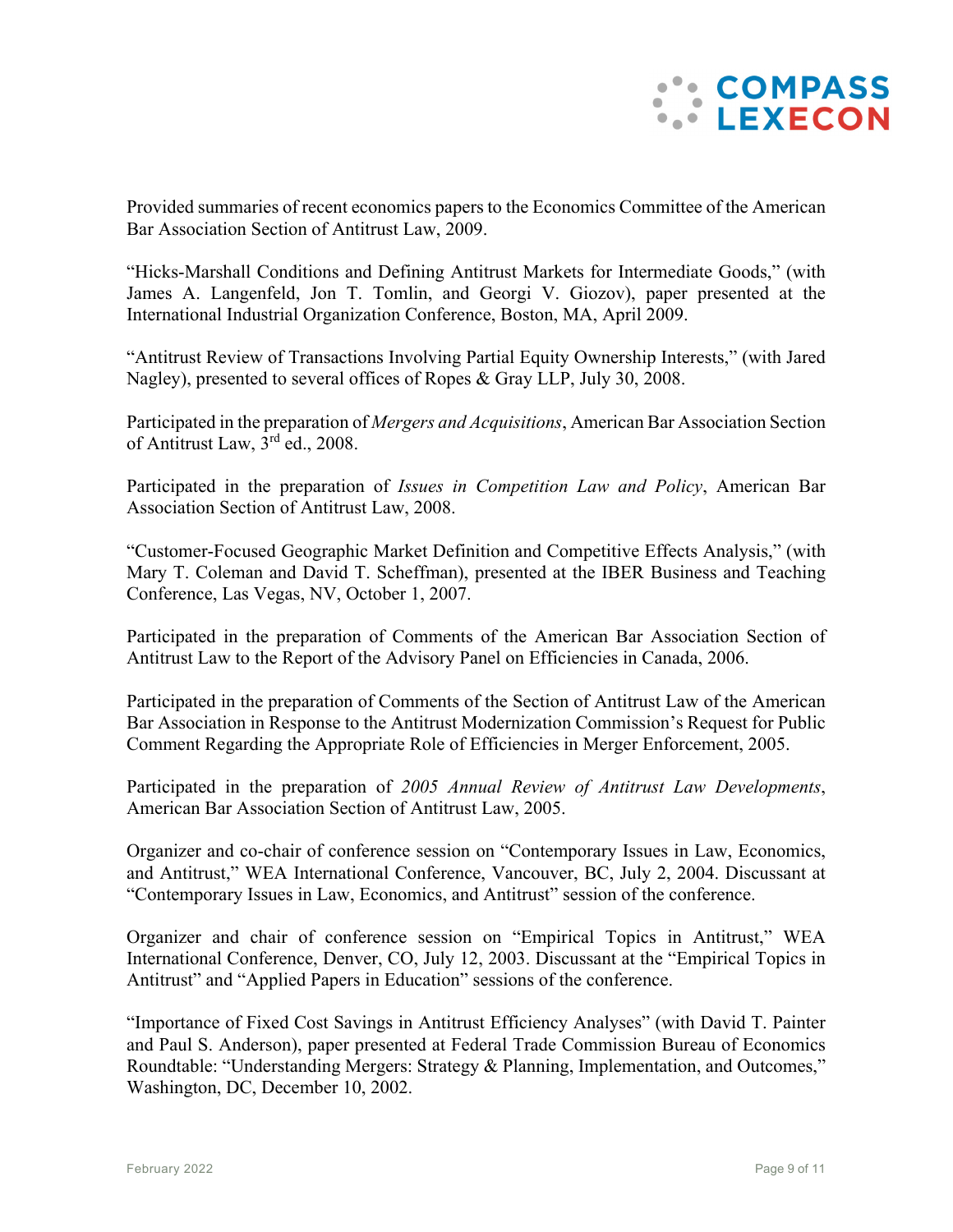

Organizer and chair of conference session on "Applied Topics in Law and Economics," WEA International Conference, Seattle, WA, June 30, 2002.

"Geographic Aggregation of Supermarket Scanner Data: Implications for Demand Estimation," paper presented at the WEA International Conference, San Francisco, CA, July 8, 2001 and the Federal Trade Commission, November 20, 2001.

"Demand Aggregation Bias from Scanner Data: Aggregation over Products and over Stores," paper presented at the Allied Social Science Associations Conference, Boston, MA, January 7, 2000.

Member, American Economics Association.

Member, American Bar Association and Antitrust Section of the American Bar Association.

Referee to the *Journal of Economics*.

Included in The International Who's Who of Competition Lawyers & Economists (e.g., listed in *Who's Who Legal: Consulting Experts 2020*).

## **TEACHING EXPERIENCE**

Lindner College of Business, University of Cincinnati, 2019 to present Adjunct Professor of Economics

Instructs graduate-level "Topics in Competition and Regulation" course.

Johns Hopkins University, Washington, DC campus, 2004 to present Adjunct Professor of Economics

• Instructs graduate-level "Microeconomic Theory and Policy" and "Economics of Industry and Public Policy" courses.

Vanderbilt University, Nashville, TN, 1993-1997 Instructor and Teaching Assistant

- Developed and taught an introductory class in microeconomics to undergraduates.
- Held review sessions for students, met with students during office hours, and graded exams and essays.